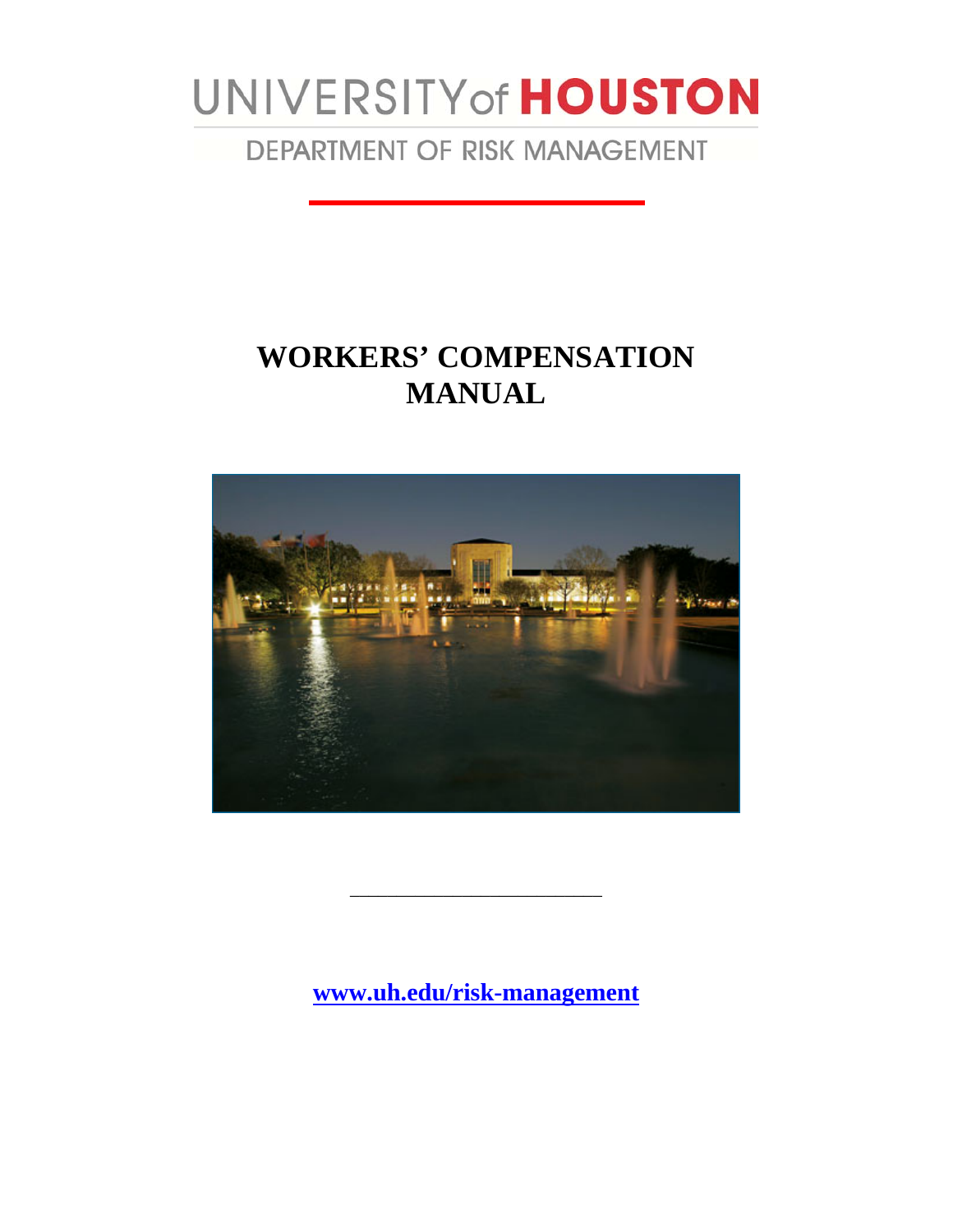## **TABLE OF CONTENTS**

- **I.** PREFACE
- **II.** RISK MANAGEMENT CONTACTS & USEFUL INFORMATION
- **III.** WORKERS COMPENSATION BENEFITS
- **IV.** RESPONSIBILITIES
	- **Employee's Responsibilities**
	- **Supervisor's Responsibilities**
	- Workers' Compensation Specialist Responsibilities

#### **V.** FILING A WORKER'S COMPENSATION CLAIM

- **Supervisor Forms** 
	- **Supervisor's First Report of Injury or Illness**
	- Witness Statement (SORM-74)
- Employee Forms
	- **Employee's First Report of Injury (SORM-29)**
	- **Employee Election Form (SORM-80)**
	- Authorization for Release of Information (SORM-16)
	- Workers' Compensation Network Acknowledgement Form
	- **Employee Network Notification Packet**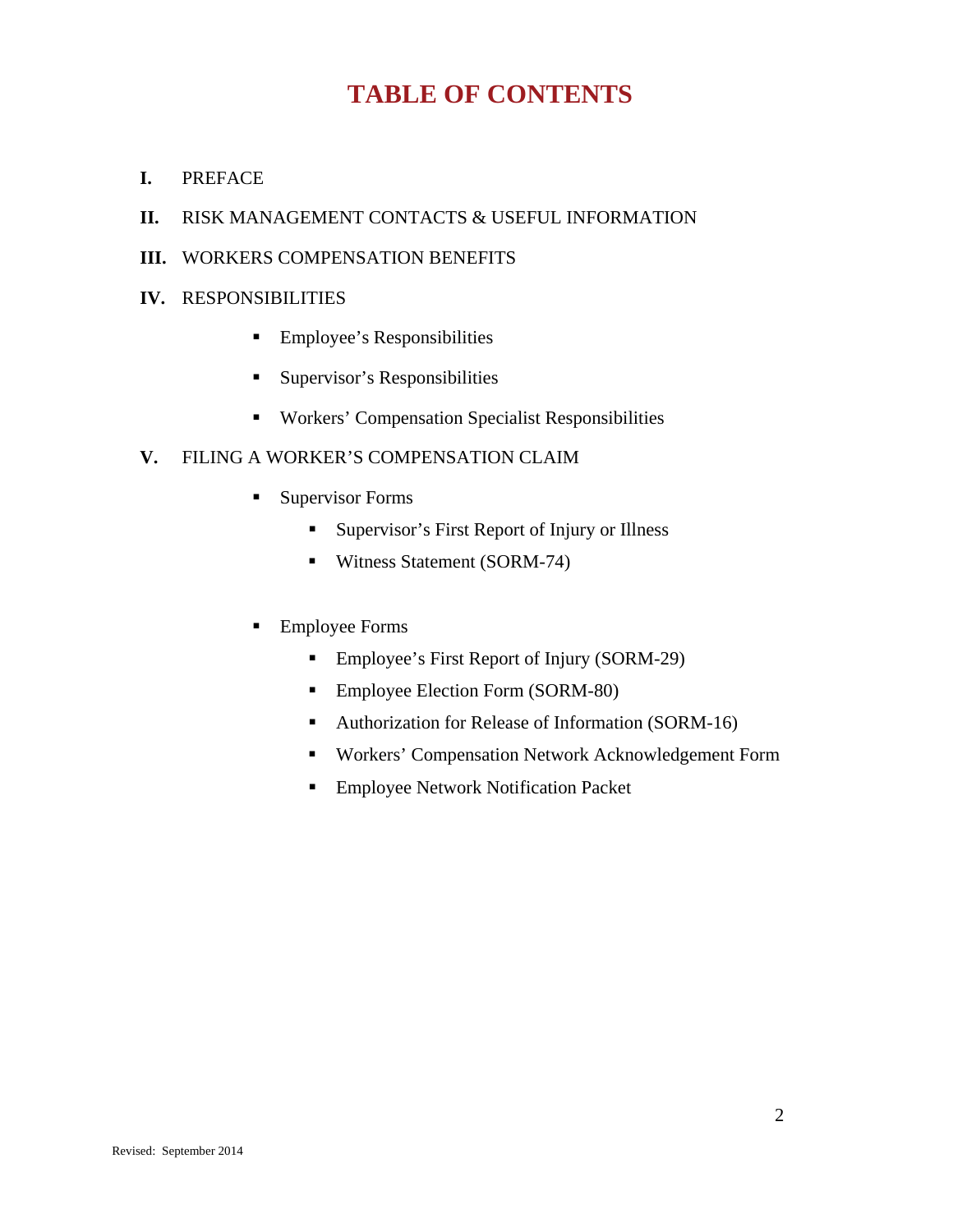## **I. PREFACE**

Filing a workers' compensation claim is often a very tedious, time-consuming process for both the employee and the supervisor. This manual has been produced to simplify the process and better equip departments, supervisors and employees by providing general information concerning Workers' Compensation, the responsibilities for all parties involved in the workers' compensation process and information for completing the paperwork involved.

The University of Houston's Risk Management Department wishes to acknowledge the use of the following as references in the production of this manual:

The State Office of Risk Management (SORM)-Claims Coordinator Handbook and Texas Workers' Compensation Commission Risk Management For State Agencies, Volume III, Workers' Compensation Exposures.

## **II. RISK MANAGEMENT CONTACTS & USEFUL INFORMATION**

| <b>Risk Management Worker's Compensation Specialist</b>                                    | 713-743-5865 |
|--------------------------------------------------------------------------------------------|--------------|
| <b>Risk Management Fax</b>                                                                 | 713-743-1501 |
| <b>State Office of Risk Management (SORM)</b>                                              | 512-475-1440 |
|                                                                                            | 877-455-0006 |
| <b>Texas Department of Insurance-Division of Workers</b><br><b>Compensation (TDIC-DWC)</b> | 800-372-7713 |
| <b>Office of Injured Employee Counsel (OIEC)</b>                                           | 866-393-6432 |
| <b>University of Houston Department of Public Safety</b><br>(UH DPS)                       | 713-743-3333 |

- $\triangleright$  Business hours: Monday through Friday 8:00 a.m. 4:30 p.m.
- $\triangleright$  In the event of an after-hours emergency: Contact the University of Houston DPS.
- $\triangleright$  Risk Management works closely with Environmental Health & Life Safety who offers various safety services and training programs. Please contact EHLS for additional information or a complete course listing.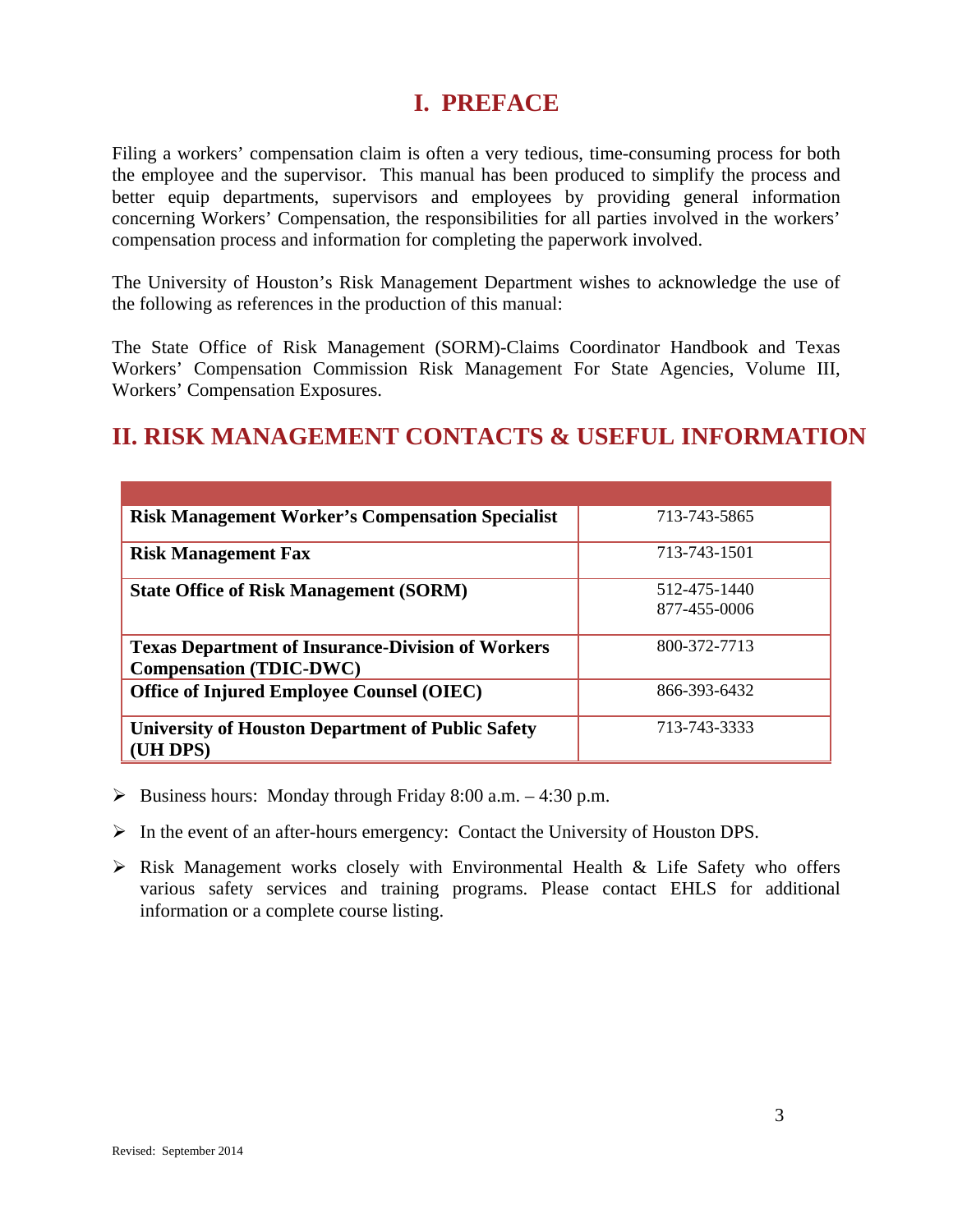### **III. WORKERS COMPENSATION BENEFITS**

#### **What is Workers' Compensation Insurance?**

Workers' Compensation laws are based upon the theory that the burden of on-the-job injuries should be shifted from the worker to the employing business, and ultimately to the consuming public, as a cost of doing business. The intent of these laws is to protect and benefit the employee by providing prompt, simple, effective, and inexpensive relief without regard to the fault of the employer, the employee or third parties.

Prior to the enactment of such laws, injured workers were often totally denied any compensation for work-related injuries. In those situations where they were granted relief by the courts, it was usually only after a lengthy and expensive process.

In 1913, the Legislature passed Texas' first Workers' Compensation law, but it did not apply to state employees. It was not until 1973 that a Workers' Compensation Statute was passed that is applicable to most state employees (Texas Civil Statutes, Article 8309g, now recertified as Chapter 501 of the Texas Labor Code). Under this statute, the state is self-insuring.

#### **Who is covered?**

A University of Houston employee who sustains an injury or occupational disease in the course of employment is entitled to receive compensation under the State Workers' Compensation System. In the case of a fatality, the deceased employee's legal beneficiaries are entitled to benefits.

Generally speaking, a University employee is a person who is in the service of the university and is on the university payroll. However, the following people are not considered employees for purposes of workers' compensation:

- $\triangleright$  Independent contractors
- Volunteers, except during a Governor-declared State of Emergency
- $\triangleright$  Members of the state military forces, except while on active duty
- $\triangleright$  Persons covered by federal workers' compensation
- $\triangleright$  Offenders
- $\triangleright$  Consumers or patients of a state institution or agency
- $\triangleright$  Non-employed students receiving a scholarship stipend

In most cases it is easy to determine if an on-the-job injury has occurred. Some cases, however, may require further investigation. It is not the Workers' Compensation Specialist's or the supervisor's responsibility to make this determination. If the injured employee feels that the injury or illness is work-related, then it should be reported. The determination of compensability is made by the State Office of Risk Management, whose decisions may be disputed before the TDI-DWC. Supervisors may include any additional information that they feel is appropriate with the injury report.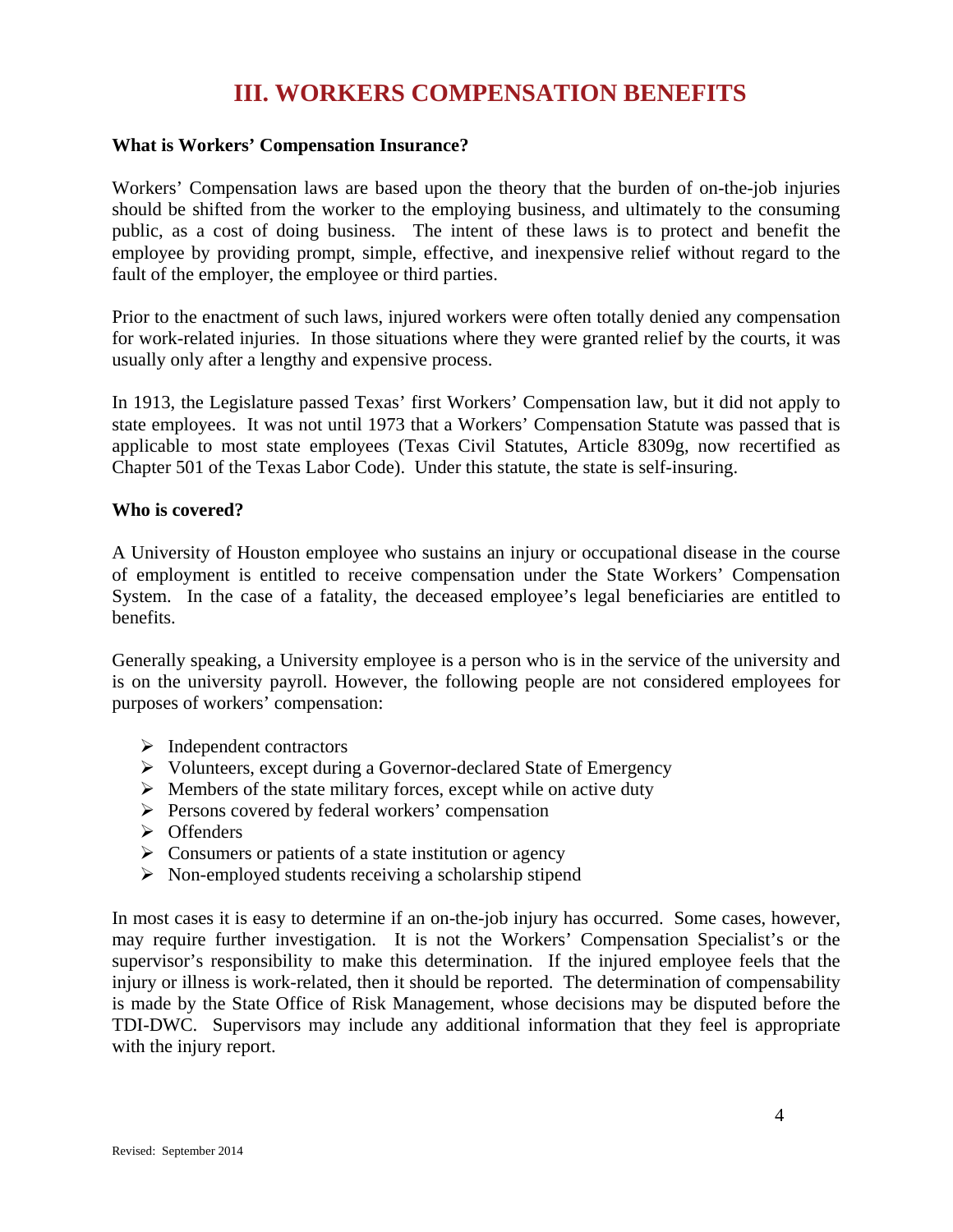#### **What does it pay for?**

#### Medical Services Payments:

SORM will pay only for those services or prescriptions that are determined to be reasonable and necessary and related to the injury.

- $\triangleright$  Medical providers should bill on the prescribed forms and according to the medical fee guidelines established by DWC.
- $\triangleright$  A Preferred Prescription Drug Service is also available to injured employees.

#### Income Benefits:

- $\triangleright$  Payment of compensation for time lost from work due to an on-the-job injury is made directly to the employee on a weekly basis, unless the monthly TIB election is chosen.
- $\triangleright$  Only those employees who are physically unable to perform their usual job task for more than seven (7) days following the date of injury are eligible to receive weekly/monthly compensation payments.
- $\triangleright$  The first seven consecutive or cumulative days following the injury date are called the waiting period and no weekly compensation payment is due for the time lost for that period. However, if an employee is off work for more than 14 calendar days, the weekly/monthly compensation for the waiting period is paid retroactively.
- $\triangleright$  An injured employee may elect to use sick and/or annual leave instead of receiving losttime benefits. While sick/annual leave is being used, lost-time benefits will not be paid.
- $\triangleright$  These benefits continue until maximum medical improvement has been reached or 104 weeks have elapsed (whichever comes first). At that time, Impairment and /or Supplemental Income Benefits may become available. Lifetime Income Benefits and Death Benefits may also be available in some cases.

#### Compensation Due in Fatal Cases:

- $\triangleright$  Beneficiaries of a deceased employee are due weekly compensation payments equal to a percentage of the employee's average weekly wages subject to a maximum amount and a minimum amount established by the Texas Workers' Compensation Act.
- $\triangleright$  Weekly payments to the surviving spouse are payable for life or until the spouse remarries.
- $\triangleright$  Weekly payments to a child shall continue until the age of 18 or beyond such age if the child is actually dependent (disabled at time of the injury), or until 25 years of age if enrolled as a full-time student in an accredited educational institution.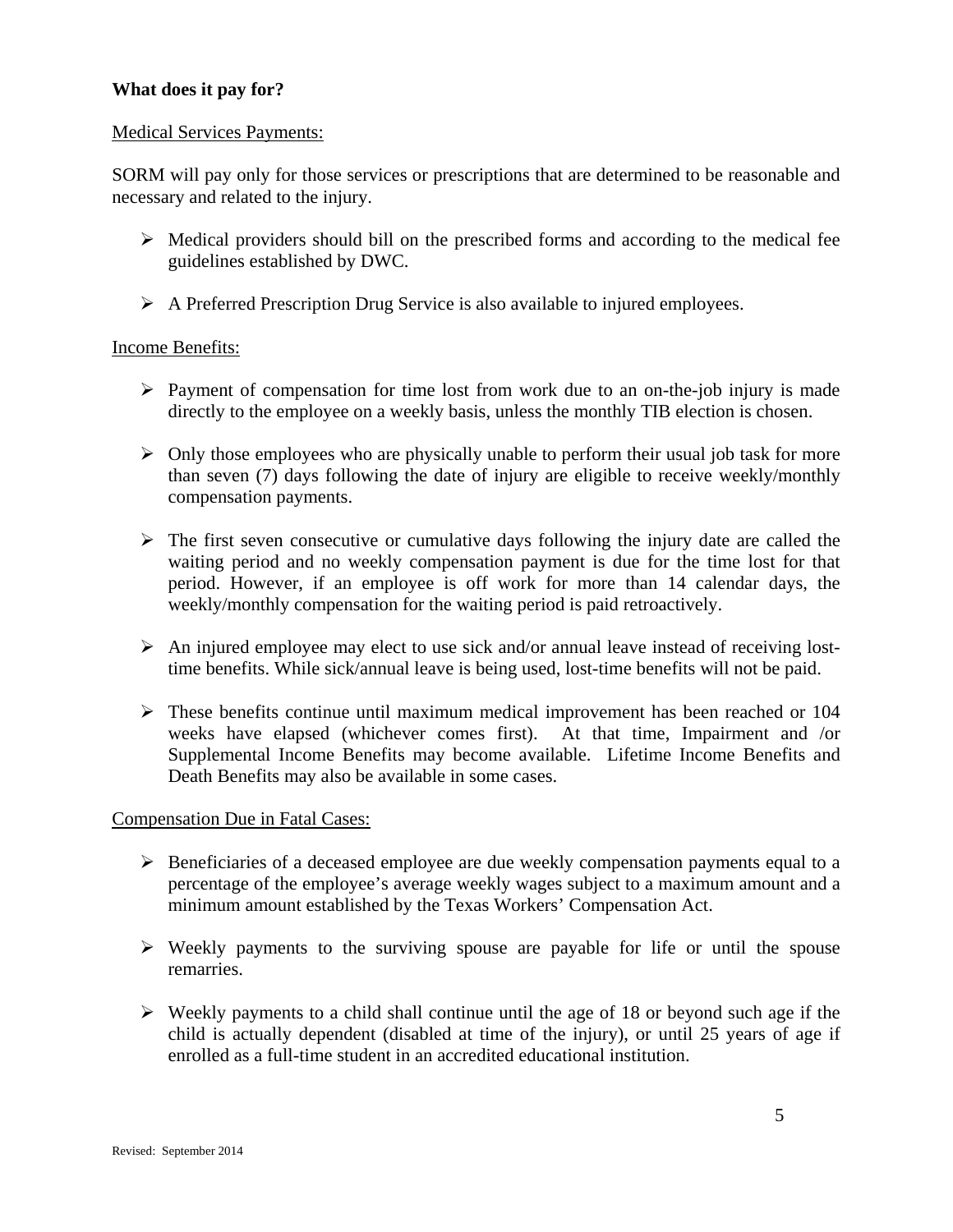$\triangleright$  All other beneficiaries (where there is neither a surviving spouse nor child) are due weekly payments for 364 weeks.

## **IV. RESPONSIBILITIES**

The university is required to fully cooperate with SORM to properly administer the state employee workers' compensation program.

#### **SUPERVISOR'S RESPONSIBILITIES**

The supervisor has a key role in the Workers' Compensation claim process, responsibilities include:

- a. Assuring that proper medical attention is provided for the employee should it be required.
- b. Immediately reporting to the Workers' Compensation Specialist any serious injury to an employee, incidents involving more than three (3) employees, or work-related illness or injury resulting in the death of an employee.
- c. Completing the Supervisor's First Report of Injury Form and returning it to the Workers' Compensation Specialist within 24 business hours to assist in meeting stipulated deadlines.
- d. Assisting with the proper investigation of claims by documenting any additional information regarding the circumstances that are known or reported by coworkers. This is crucial for the denial of fraudulent claims.
- e. Determining actions to prevent similar accidents from reoccurring in the future.
- f. Informing employees that if they lose time from work due to the work-related injury or illness, work status information must be provided. The employee must submit a doctor's excuse/slip/release from their treating to cover each day off work, and call the supervisor and the Workers' Compensation Specialist weekly to give updates on work status. **The supervisor must inform the employee that failure to comply will result in disciplinary action.**
- g. Notifying the Workers' Compensation Specialist immediately upon receiving notification that an employee, who had filed a previous first report of injury, is seeking medical attention and/or losing time for the previously reported injury or occupational exposure.
- h. Notifying the Workers' Compensation Specialist if an employee loses time other than what is shown on the original first report of injury.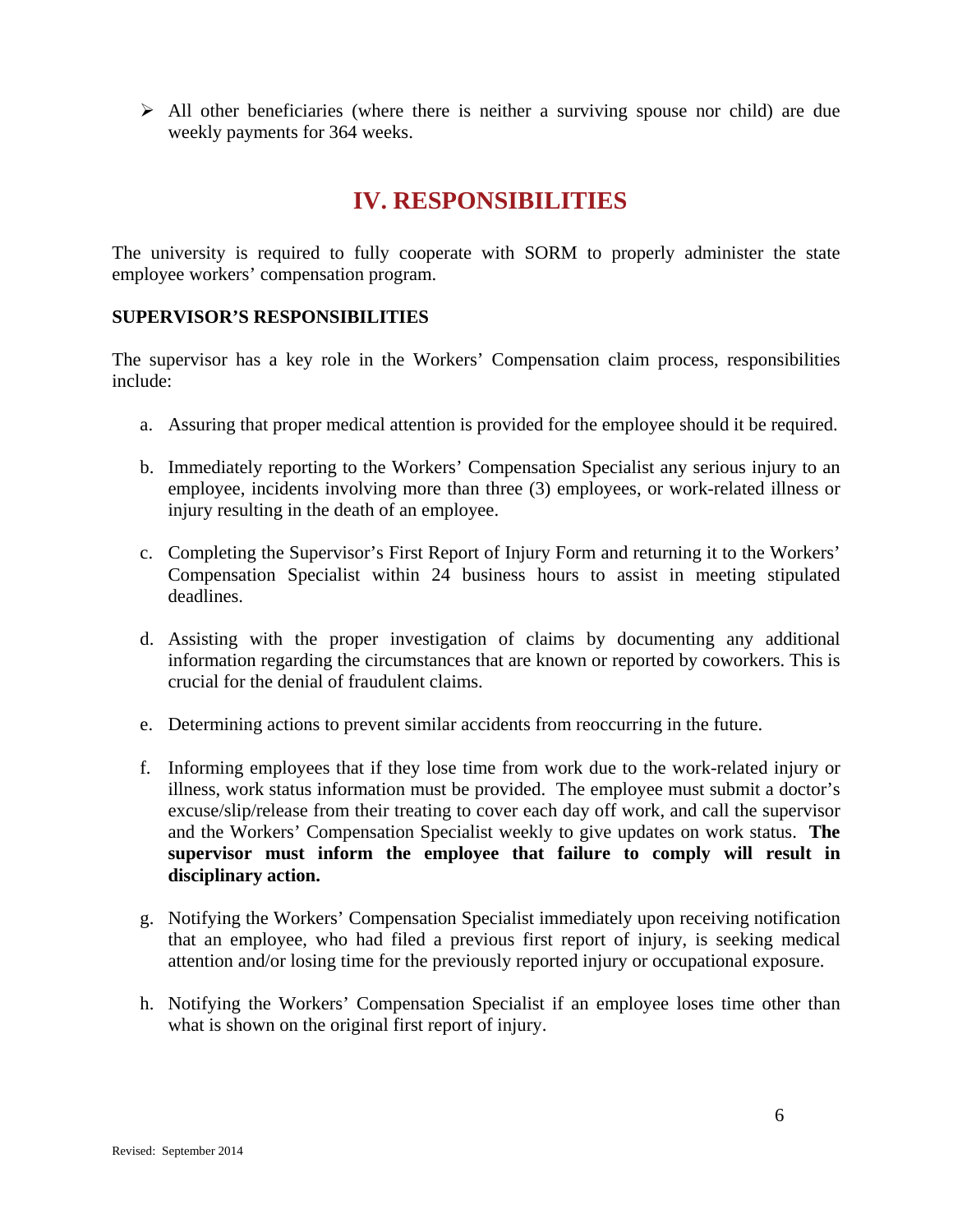- i. Notifying the Workers' Compensation Specialist immediately if an employee retires, resigns or is terminated while on Workers' Compensation Leave or is granted Family and Medical Leave.
- j. When modified/light duty can be provided to employees on work restriction release to work, please contact the Workers' Compensation Specialist for assistance.

#### **EMPLOYEE'S RESPONSIBILITIES**

An injured employee has clear responsibilities in order to establish a claim for compensation, these include:

- a. All work related injuries or illnesses should be reported to their immediate supervisor immediately, even if there is no medical treatment or lost time anticipated. The Employee Forms should be completed within 48 business hours. No benefits can be paid until a first report of injury is received and processed by SORM.
- b. The employee is the key to ensuring his/her claim is processed properly through prompt and accurate notification to the supervisor. Submitting notice is solely the responsibility of the employee and neither the University of Houston nor SORM, has any legal responsibility in the matter.
- c. If medical attention is necessary, the employee should seek treatment with a doctor within the Workers' Compensation Health Care Network and request that his/her doctor file a medical report of the injury or illness promptly with SORM. The doctor's bills may not be paid until a report of the employee's condition is filed with SORM.
- d. Employees who are losing time must contact their immediate supervisor and the Workers' Compensation Specialist on a weekly basis. However, they must also submit a doctor's excuse/slip/release from their treating doctor to cover each day off work. **This contact is mandatory, failure to maintain contact with their immediate supervisor and the Workers' Compensation Specialist regarding work status could result in disciplinary action up to and including termination.**
- e. Filing a claim for compensation with the TDI-DWC, no later than one year after the date of injury. If the injury is an occupational disease, filing must take place not later than one year after the employee knew (or should have known) that the disease was related to the employment. Forms are sent to the employee directly by TDI-DWC.
- f. For the purposes of qualifying for workers' compensation benefits, the law requires that an employee who claims work-related exposure to HIV infection must provide a written statement of the date and circumstances of the exposure. According to 25 Texas Administrative Code 97.17 (b), by reference to 25 Texas Administrative Code 97.10 (a) (2), the following conditions constitute a possible exposure to HIV: needle stick or other penetrating puncture of the skin with a used needle or other contaminated item; or either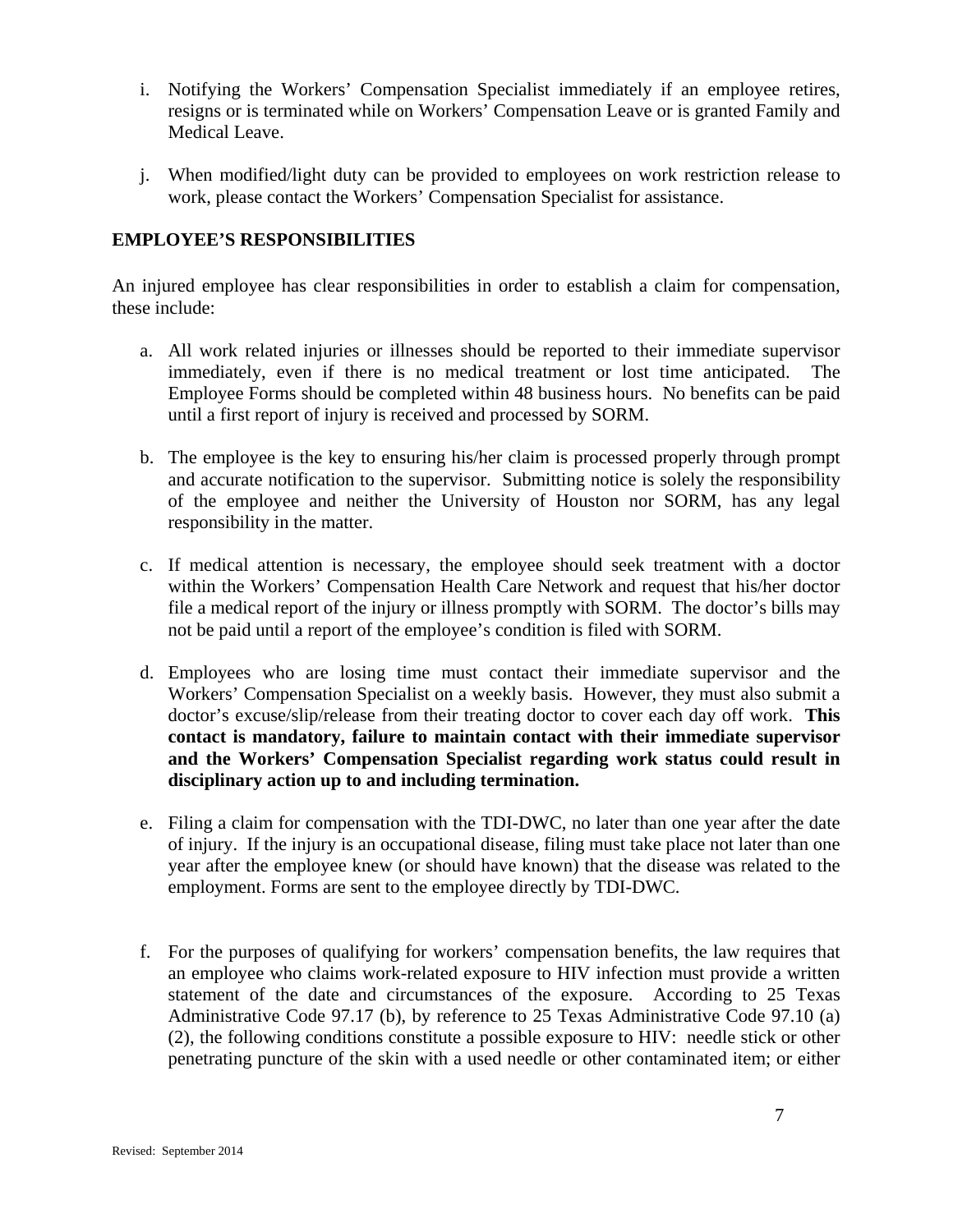a splatter of aerosol into the eye, nose, or mouth or any significant contaminated item; or either a splatter of aerosol into the body or body fluids. The law also requires the employee to document that, within 10 days after the exposure; the employee had a test result that indicated an absence of HIV infection (Section 85.116(c) Health and Safety Code).

g. Family and Medical Leave is an additional option available to eligible employees for continuing insurance benefits (except disability insurance plans) and receiving the premium sharing from the state or the university toward the cost of health insurance. Employees should contact the Benefits Office in the Human Resources Department to determine eligibility and obtain more details on this leave. Employees should also advise their supervisor of their intent to use Family and Medical Leave.

#### **WORKERS' COMPENSATION SPECIALIST RESPONSIBILITIES**

The University of Houston's Workers' Compensation Specialist is responsible for processing the first report of injury and serves as the liaison between an injured employee and SORM. The Workers' Compensation Specialist is responsible for submitting the required injury reports and notices to SORM.

#### **Liaison**

The Workers' Compensation Specialist is the primary point of contact between the SORM claims adjuster and the university. The adjuster will contact the Workers' Compensation Specialist upon receiving the first report of injury to verify the information provided and investigate the claim.

Early contact with the adjuster helps establish the facts of the claim in complicated cases and aids in prompt medical treatment and payment of benefits if applicable. Early personal contact may also help to determine the possibility of third-party liability. The adjuster will call the Workers' Compensation Specialist periodically to obtain updates or to verify that the employee has returned to work. It is important that the Workers' Compensation Specialist immediately notify SORM when an employee returns to work. Timely notification ensures that benefits are paid appropriately and to avoid overpayment.

#### **Claims Processing**

The Workers' Compensation Specialist is responsible for supplying SORM with the appropriate information and forms so that their adjusters can properly process claims. There are various forms that the Workers' Compensation Specialist must file with SORM to ensure that the adjuster can manage the claim appropriately and remain in compliance with TDI-DWC rules. There are important time guidelines that must be adhered to when filing these forms.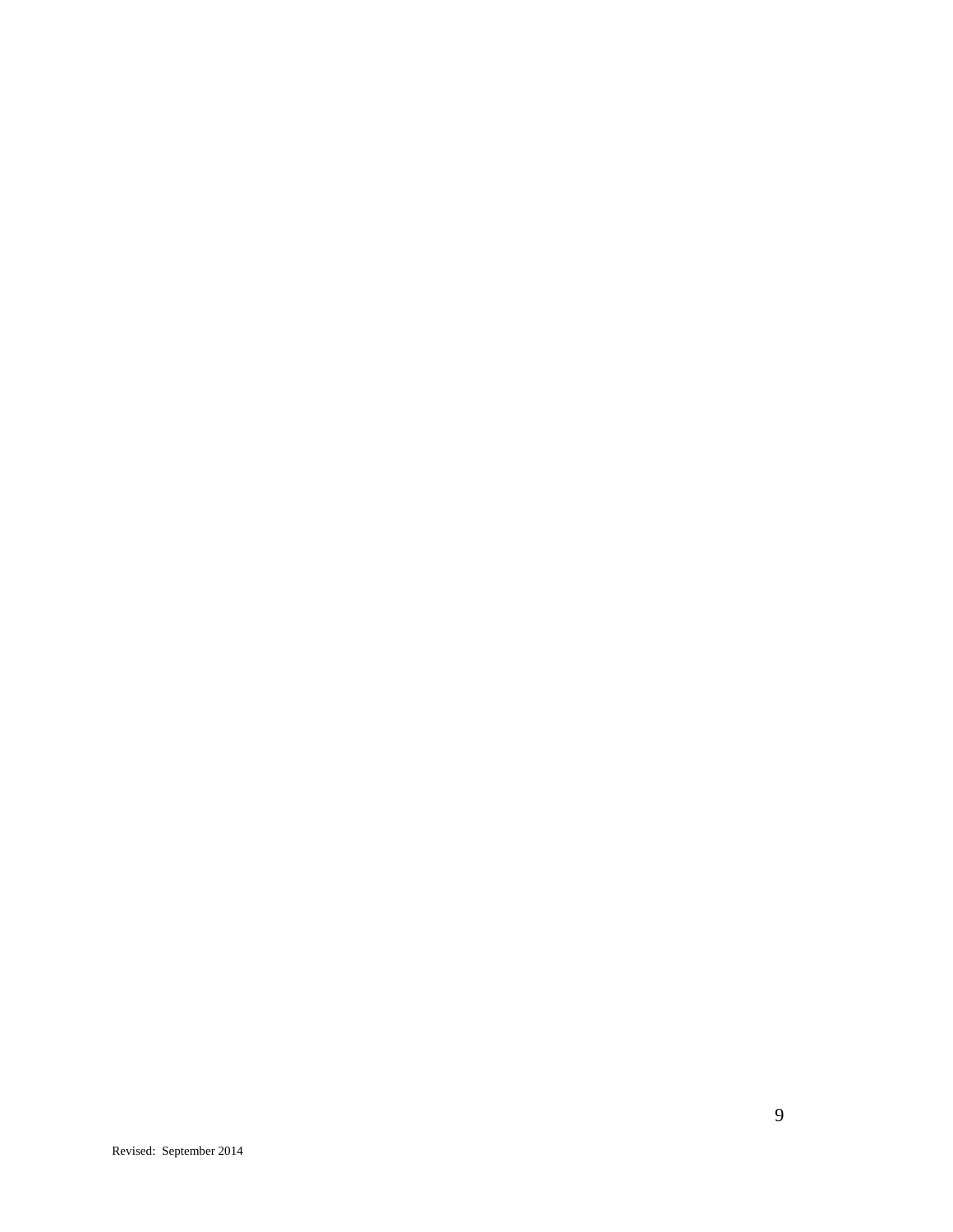#### **Prompt Reporting**

Once an injury occurs, it is important the injury be reported to the Workers' Compensation Specialist promptly. The Workers' Compensation Specialist works with the supervisor to remind them that early reporting of injuries is crucial to investigate the accident evaluate the claim and manage the employee's medical care appropriately. Promptness ensures that proper medical care starts quickly and allows the claims adjuster to start benefits in a timely manner. It is equally important that the Workers' Compensation Specialist reports to SORM when an injured employee returns to work in a timely manner. **Supervisors must relay this information promptly to prevent overpayment of income benefits**.

#### **Return to Work Coordination**

When an injury occurs, it is incumbent upon the university to help the injured employee to return to work as soon as possible.

The university structures the return-to-work program around each individual case. This program involves maintaining frequent contact with the employee and the treating doctor, providing a modified work environment and/or work assignment, or providing alternate-duty assignments that return the employee to the workplace within his or her physical abilities. These measures assist the employee in maintaining a positive attitude and reduce the costs associated with a lengthy absence from work.

The university's return-to-work program allows injured employees to work within their abilities and within certain medical restrictions. During this time of work restriction, the employee is said to be on modified or light duty. The employee may be doing their regular job with modification or they may be assigned alternate responsibilities unrelated to their usual job. Along with programs aimed at loss prevention and loss reduction, the return-to-work program can lower the university's compensation costs and reduce the necessity to hire additional staff. Providing the injured worker with an opportunity to return to the workplace in a productive capacity will encourage the worker to return to their regular position sooner. Although some job modification and/or accommodations may need to be made, many positions can be modified with very little expense.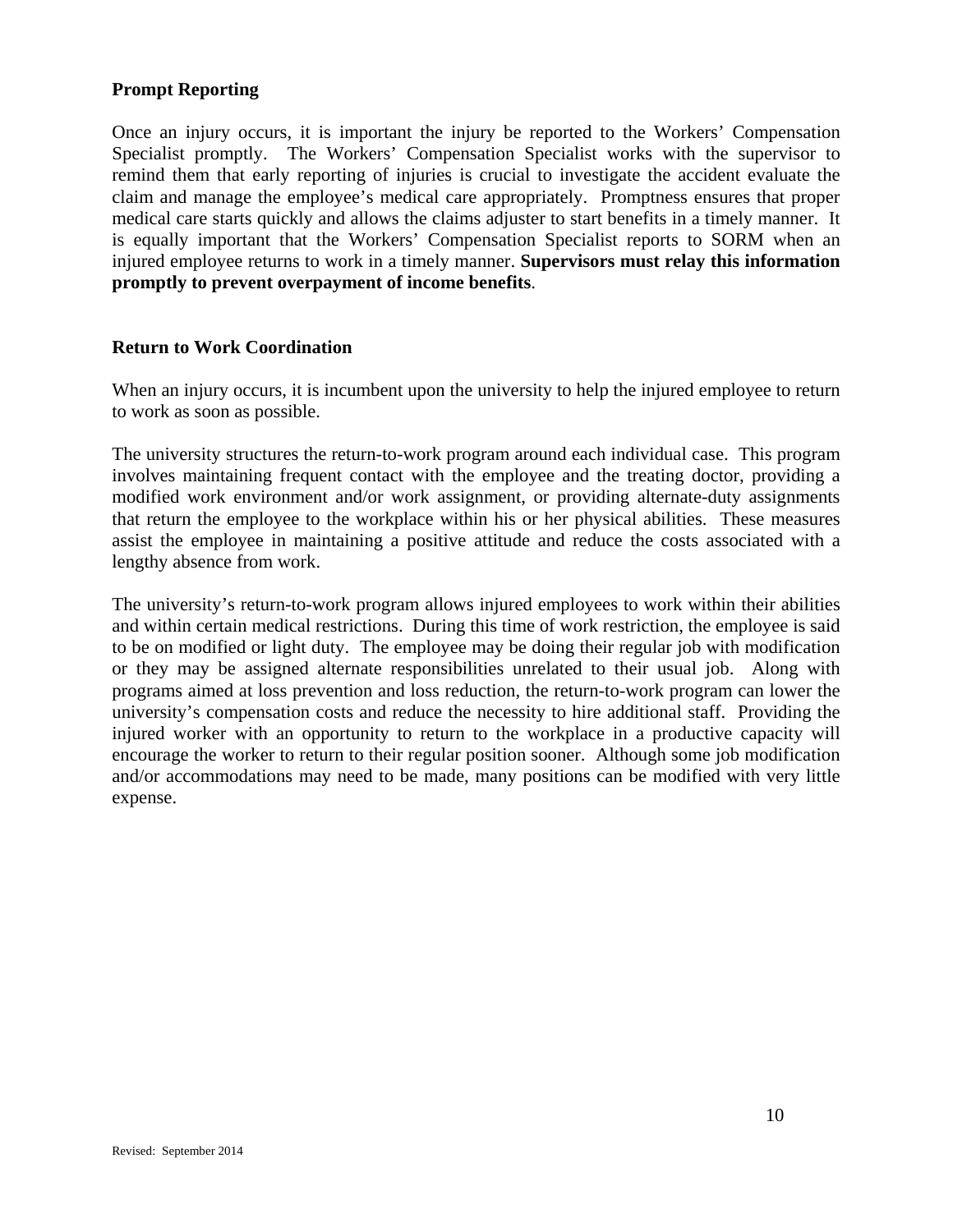#### **Bona Fide Offer of Employment**

A Bona Fide Offer of Employment should be completed once the employee has been given modified duty or work restrictions by their treating Physician. The Workers' Compensation Specialist will work with the employee's supervisor to ensure the appropriate position requirements are indicated correctly. A Bona Fide Offer letter must be signed by the employee before starting a light/modified duty assignment.

The written offer should clearly state the following:

- 1. The position offered
- 2. The duties of the position
- 3. That the employee is aware of and will abide by the physical limitation under which the employee or his treating physician have authorized the employee to return to work
- 4. The maximum physical requirements of the job
- 5. The wage
- 6. The location of employment

Once at work, the employee's income benefits are suspended. If the employee is cleared to work in a light duty position by their physician but refuses to accept the assignment, SORM will stop income payments.